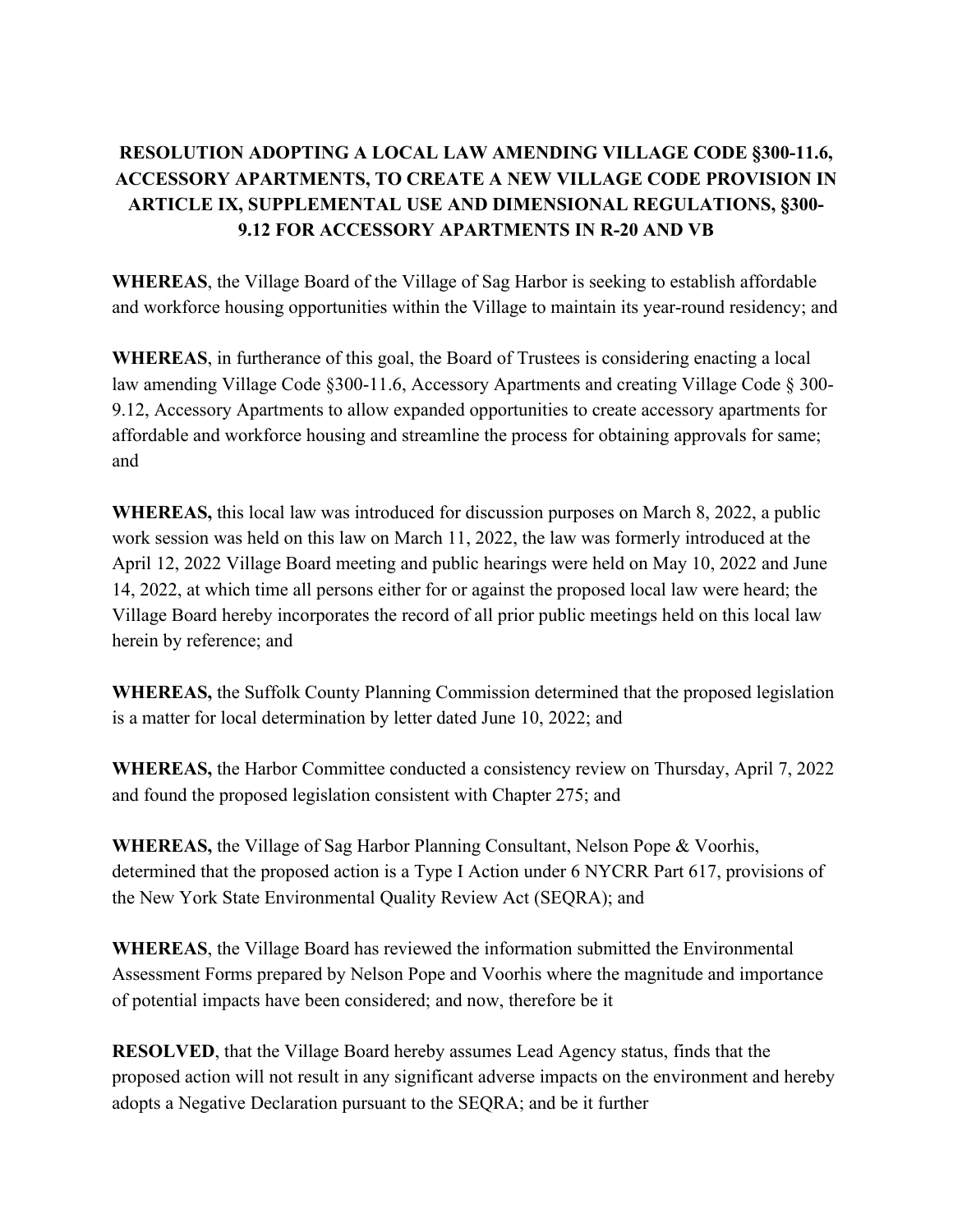**RESOLVED**, that the companion planning study prepared in connection with this local law establishing affordable housing the Village of Sag Harbor entitled "Planning Analysis - Village of Sag Harbor Affordable Housing Legislation" dated, June 2022 is hereby adopted; and be it further

**RESOLVED**, that the following local law is hereby adopted:

#### LOCAL LAW NO. 13 OF 2022

Be it enacted by the Village Board of Trustees of the Village of Sag Harbor as follows:

A LOCAL LAW Local Law amending Village Code §300-11.6, Accessory Apartments and creating Village Code §300-9.12, Accessory Apartments to allow expanded opportunities to create accessory apartments for affordable and workforce housing.

#### **SECTION 1. Legislative Intent.**

Sag Harbor has been made and defined by people whose lives and livelihood have come from its unique location and history. Its modern economy is now more diverse and dynamic. Tourism, recreation, and the arts make it an attractive location for full- and part-time residents. Village businesses, schools, volunteer organizations and governmental services rely on individuals and families who make Sag Harbor their home. They are the core of the community, and yet, the cost of living, particularly housing, increasingly prevents them from living and working and doing business here. The goal of the legislation is help maintain a vital, cohesive, and prosperous population who are or wish to be vested in the full-time activities of a thriving village. It seeks to do this by helping make housing costs affordable for these residents in need.

The Mayor and Board of Trustees have as a central goal to assist those who currently live and work here, but who may not be able to remain here for lack of affordable housing. At the same time, it is within our goal to address the needs of young adults to find a place to make a home in their own community and seniors who may wish to remain in this community.

The Planning Strategies for the Inc. Village of Sag Harbor dated July 21, 2008, cited the difficulty of finding affordable housing in the Sag Harbor School District for the local workforce as an issue of significant concern in 2007. Specifically, the study notes,

Along with other east end communities, Sag Harbor has witnessed a steady rise in real estate values over the past few years, although this trend seems to have only caught up in Sag Harbor in recent years. In a report entitled "Real Estate Market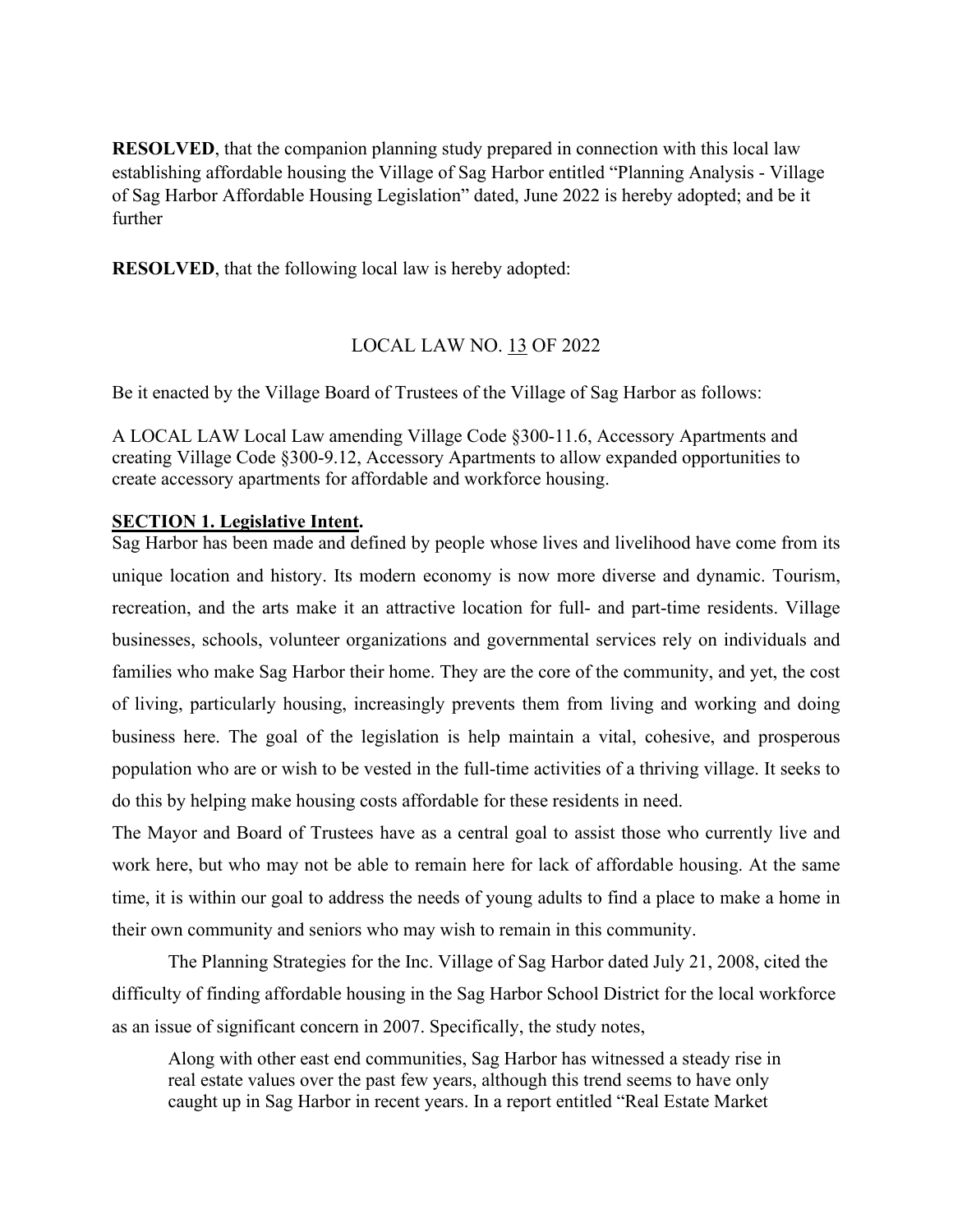in the Five Eastern Villages of Long Island", prepared by Suffolk Research Services, Inc., April 2006, yearly median prices of residential real estate were evaluated over a 15-year period. For the Village of Southampton, the six-year period of 1999 to 2005 witnessed an increase in the median value of a residence from \$265,000 to \$737,000, or a 178% increase in value. East Hampton experienced slightly greater increases over the same six-year period, from \$288,000 to \$849,000, or a 195% increase in value. Local individuals and families are finding it increasingly difficult to find housing at a price that can be afforded based upon the wages earned locally. At numerous meetings, individuals from the community have asked the Board of Trustees to introduce mechanisms that would improve the affordable housing opportunities in the Village. This increase in value and the turnover of real estate has the potential to change the face of the community, from what was once a working-class, local community to one which contains to a large measure wealthy, retired individuals and families or those who use the community as a second home. While controlling real estate values is beyond the capability of local government, the changes in the conditions in the Village of Sag Harbor puts ever-increasing pressure to manage the Village resources in a manner so as to attempt to not to increase the pressure on the local year-round residential population. The ability to sustain a balanced community relies on a number of factors - including maintaining diversity in the people who live in the community, as well as the ability to provide locally and conveniently the goods and services that are necessary. *See* Planning Strategies for the Inc. Village of Sag Harbor dated July 21, 2008, page 46-47.

This Board recognizes the great need to create affordable housing opportunities for the people of the Village of Sag Harbor and seeks to introduce a series of local laws that will create affordable housing opportunities in the Village that will benefit the health, safety, and welfare of the Village as a whole. Therefore, this Board seeks to amend the Village Code accessory apartment law set forth in the Special Exception Permit section of the Code in section 300-11.6 and create a new accessory apartment law by creating Village Code §300-9.12 in Chapter 300, Article IX, Supplementary Uses and Dimensional Regulations. If adopted, the new Village Code §300-9.12 will allow Accessory Apartments in R-20 to be permitted within principal structures and in accessory structures on R-20 lots, and to have a streamlined approval and review by the Building Department and BHPAR (where necessary). This would take the place of the existing code where applicants are (i) only permitted to have an accessory apartment within the principal structure, (ii) have to go to the Planning Board for Special Exception approval, (iii) are required to meet all general and specific standards, and (iv) must have a public hearing to obtain approval.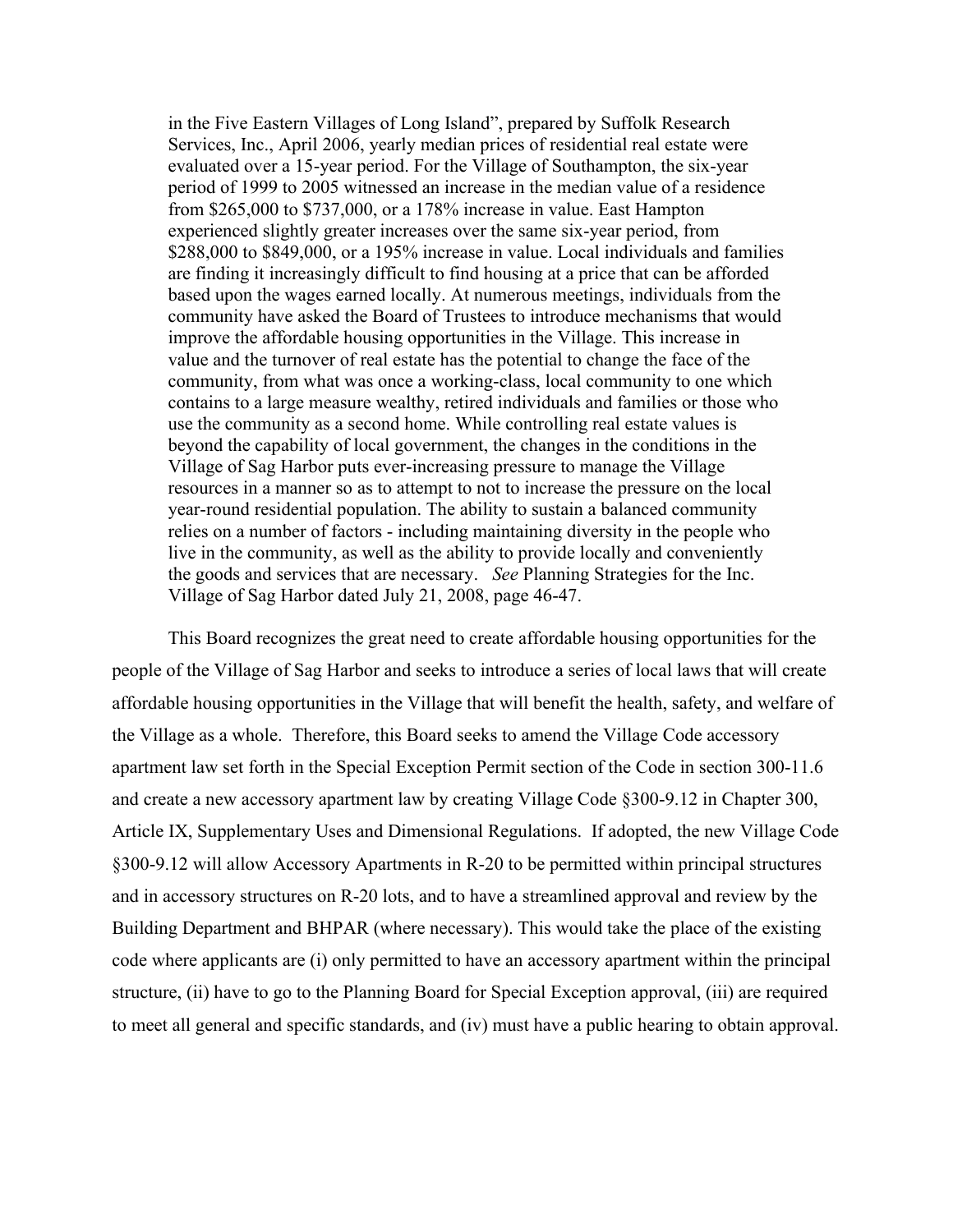**SECTION 2. Amendment.** Please see the following and eliminate Village Code §300-11.6 Accessory Apartments in R-20 District and new accessory apartments in VB District, by deleting those words that are stricken:

## § 300-11.6**[Accessory apartments in R-20 District and Nnew accessory apartments in VB](https://ecode360.com/14672199#14672199)  [District.](https://ecode360.com/14672199#14672199)**

[Amended 10-13-2015 by L.L. No. 15-2015]

# **[A.](https://ecode360.com/14672200#14672200)**

Allowance. Accessory apartments in the R-20 District and New accessory apartments in the VB District shall be a special exception use, provided that any such use complies with the requirements of this section and a permit is issued hereunder.

# **[B.](https://ecode360.com/14672201#14672201)**

Low- or moderate-Affordable and workforce housing income requirement. Preference Priority for occupancy of any accessory apartment under this section shall be given to low-or moderateaffordable and workforce housing income occupants as defined in Chapter 150 as well as members of local fire or police departments, any ambulance corps volunteers or civil servants or hospital or school employees or any employee of a local business supplying services or products to the local community those persons who otherwise already qualify and working in or for the Village of Sag Harbor; members of the Village of Sag Harbor Ambulance Corps, Police Department or Fire Department.

# **[C.](https://ecode360.com/14672202#14672202)**

Incentives. Approval of a new accessory apartment in the VB District shall qualify the owner of premises in the VB District to a waiver of any sewer rent in a sum equal to the percent of space at the premises used and occupied by any such accessory apartment(s).

# **[D.](https://ecode360.com/14672203#14672203)**

Standards.

# **[\(1\)](https://ecode360.com/14672204#14672204)**

Owner occupancy. The owner of real property issued an accessory apartment permit and located within the R-20 District shall reside within the principal dwelling on site.

# **[\(2\)](https://ecode360.com/14672205#14672205)**

Yield. No lot or parcel of land in the R-20 District shall be improved with more than one accessory apartment. This limitation shall not apply in the VB District. At least 20% of any new apartments in a structure in the VB District — in no event fewer than one in the event any new apartment(s) are built — shall be an accessory apartment under § **[300-11.6](https://ecode360.com/14672199#14672199)**.

## $\bigoplus$  (1)

Location. Any accessory apartment shall be located within the principal dwelling, shall occupy no more than 40% of the principal dwelling's habitable area and shall in no event be located within an accessory structure. In the VB District, any new accessory apartment shall not be located on the first floor or below said floor.

## **[\(4\)](https://ecode360.com/14672207#14672207)**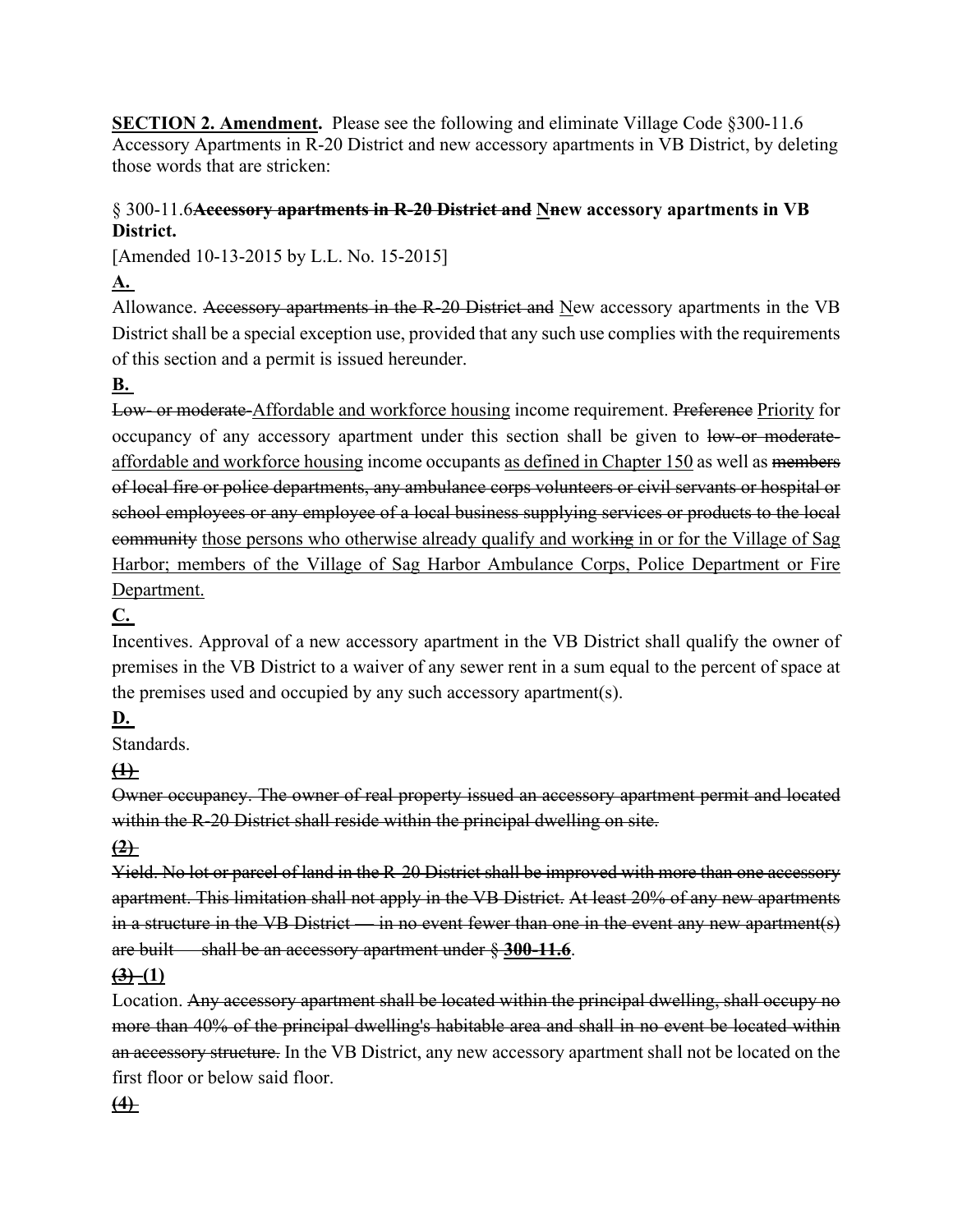Size. Any accessory apartment shall be no less than 300 square feet nor greater than 650 square feet. These limits do not apply in the VB District.

#### $\left(5\right)$   $\left(2\right)$

Bedrooms. In no event shall the number of bedrooms in an accessory apartment exceed two bedrooms.

**[\(6\)](https://ecode360.com/14672209#14672209)** Exterior appearance. Any entryway or other exterior feature of a principal dwelling in the R20 District with an accessory apartment shall be designed and maintained so as to appear as a single-family dwelling to the extent reasonably feasible. In no event shall an entry solely for an apartment face a street.

## $(7)$   $(3)$

Off-street parking. Any applicant hereunder shall in good faith seek to provide at least one offstreet parking space for any such accessory apartment, but no off-street parking spaces shall be required for an accessory apartment hereunder.

## **[\(8\)](https://ecode360.com/14672211#14672211) (4)**

Code compliance. Any accessory apartment shall be improved and maintained in compliance with the Village Code, the New York State Fire Prevention and Building Code and the Suffolk County Sanitary Code.

## $(9)$  (5)

Inspection. As a condition of approval of any permit for an accessory apartment, the applicant or its designated, authorized representative shall authorize the Building Inspector and/or Fire Marshal to make or cause to be made inspections, upon reasonable notice, to determine the condition of the dwellings and compliance with the provisions of this section to safeguard the health, safety and welfare of the public.

## **[E.](https://ecode360.com/14672213#14672213)**

Amnesty. Any owner of any dwelling within the R-20 District now unlawfully improved with an accessory apartment of any kind shall be allowed one year from the date of enactment of this section without penalty, provided said owner within 90 days after issuance of a permit hereunder complies with all the requirements of this section including the requirements of any other agency with jurisdiction.

#### **[F.](https://ecode360.com/14672214#14672214) E**

Duration. Any permit for an accessory apartment shall be initially for a period of one year; shall be, upon its initial renewal, for a period of two years; and shall be, on any subsequent renewal, for a period of three years. for a period of one year and must be renewed annually. At the time of any such renewal, the applicant shall provide a statement attesting to the efforts that have been made to comply with the requirements set forth in §300-11.6.B herein.

## **[G.](https://ecode360.com/14672215#14672215)**

Transferability. Any permit for an accessory apartment may be transferred by an owner of the principal dwelling to a successive owner of the principal dwelling, provided that written notice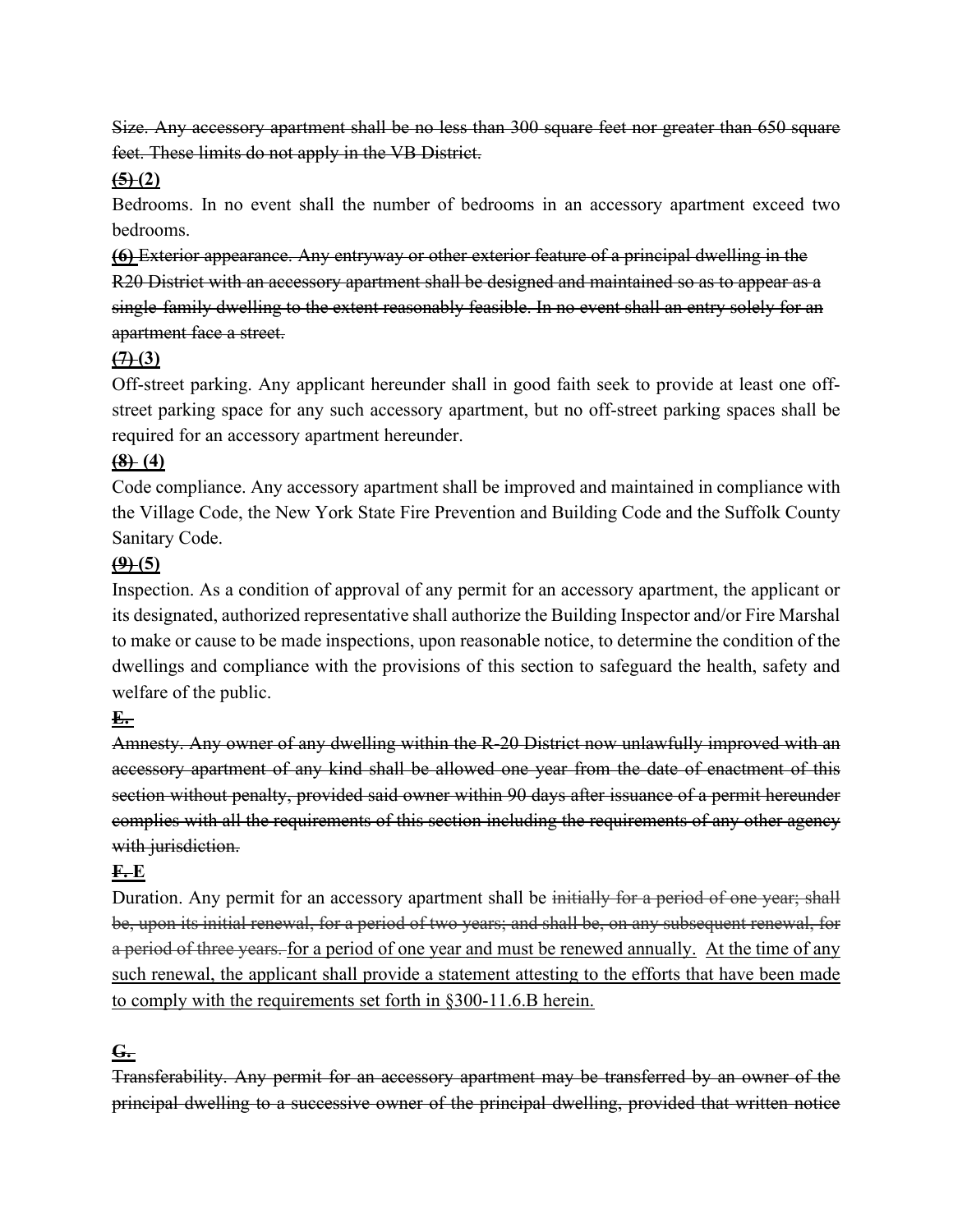including the name and mailing address of the successive owner is given to the Accessory Apartment Review Board by the permit holder, and in no event may any interest of a tenant of an accessory apartment be transferred to a third-party tenant except upon approval of eligibility under Subsection **[B](https://ecode360.com/14672201#14672201)** above.

#### **[H.](https://ecode360.com/14672216#14672216)**

Accessory Apartment Review Board. Applications for permits hereunder shall be reviewed and approved or denied by the Accessory Apartment Review Board ("Board"). The Board shall consist of three members who shall serve without compensation. The members shall be appointed by the Mayor with the approval of the Board of Trustees. One person shall be designated by the Mayor to act as Chairperson for the term of that member's appointment. One member shall be appointed for one year, one shall be appointed for two years, and one shall be appointed for three years. All successor appointments shall be for three years. The Board shall maintain a record of its proceedings, and all such records shall be public records subject to the Public Officers Law.

#### **[I.](https://ecode360.com/14672217#14672217)**

Applications. All applications shall be in forms prescribed by the Board. Any application shall inelude:

#### **[\(1\)](https://ecode360.com/14672218#14672218)**

An application to the Building Department for preapproval of occupancy and use, together with plans by a licensed design professional and any such other plans, documents or surveys required by the Building Department, an application to the Building Department for all necessary building permits and an application to the Board for an accessory apartment permit.

#### **[\(2\)](https://ecode360.com/14672219#14672219)**

The applicant shall make part of any application for preapproval of occupancy and use and building permit an approval of the Suffolk County Department of Health Services, if required.

#### **[\(3\)](https://ecode360.com/14672220#14672220)**

The Board, as part of its application, may require the applicant to submit supporting documents, including but not limited to floor plans, surveys, photographs, and/or exterior renderings.

#### **[\(4\)](https://ecode360.com/14672221#14672221)**

The application for the transfer of an accessory apartment permit to a subsequent property owner shall be completed on such forms and in such a manner as prescribed by the Board.

#### **[\(5\)](https://ecode360.com/14672222#14672222)**

The application must be supplied by the owners of the property, and the applicant shall be required to file an acknowledgement with the Board stating that the accessory apartment permit or any extensions thereof shall terminate upon the death of the signator or the survivor of the signator upon the signator no longer occupying the premises as their principal residence or upon a conviction for a violation of this section.

#### **[\(6\)](https://ecode360.com/14672223#14672223)**

The applicant is required to file a form stating that the subject dwelling(s) shall conform with all requirements of this section, all applicable provisions of the Code of the Village of Sag Harbor,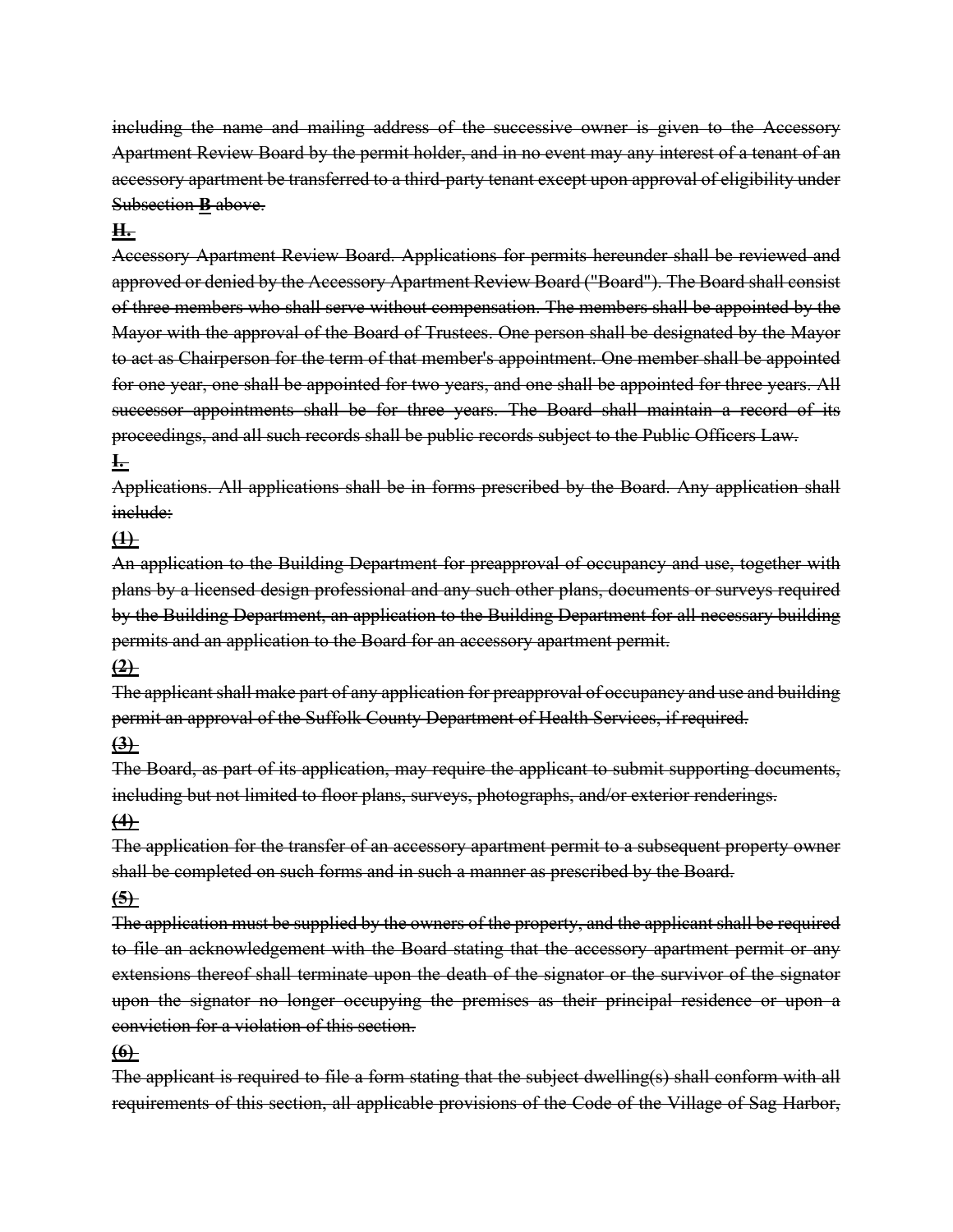Suffolk County Sanitary Code and New York State Uniform Fire Prevention and Building Code. The applicant will be required to meet pertaining standards within 90 days of the building permit, or the accessory apartment permit will become null and void.

## **[\(7\)](https://ecode360.com/14672224#14672224)**

The application shall include three current surveys of the premises, a copy of a current certificate of occupancy, a list of all property owners within 200 feet and a copy of the applicant's deed.

#### **[J.](https://ecode360.com/14672225#14672225)**

Hearings. Any application shall be subject to a public hearing, which shall require that applicant notify property owners within 200 feet of the date, place, time and nature of the application. **[K.](https://ecode360.com/14672226#14672226)**

Limitation on number. In no event may the Board approve or allow more than 50 accessory apartments in use in the R-20 District at any one time.

## **[L.](https://ecode360.com/14672227#14672227)**

Revocation. The Board shall retain the right to revoke any accessory apartment permit issued hereunder should the applicant or applicant's tenant violate any provision of this section, any condition imposed upon the issuance of the permit, or violation of the provisions of the Code of the Village of Sag Harbor. Said revocation shall be after a hearing held on notice to the applicant and, if known, the tenant. As an alternative to revocation, the Board may continue the permit on a probationary basis and, in such event, it may revoke the permit without further notice to the applicant or tenant upon a violation of any conditions attached to the probationary permit.

## **[M.](https://ecode360.com/14672228#14672228)**

Appeals. Any appeal from a determination of the Board shall be by an Article 78 proceeding, which shall be the exclusive remedy of any aggrieved party.

**SECTION 3. Amendment.** Please see the following and amend Article IX, Supplemental Use and Dimensional Regulations by adding Village Code §300-9.12, Accessory Apartments by adding those words that are underlined:

#### § 300-9.12 **[Accessory apartments in the R-20 Zoning District](https://ecode360.com/14672199#14672199)**

# **[A.](https://ecode360.com/14672200#14672200)**

Allowance. Accessory apartments in the R-20 District shall be permitted pursuant to this section, provided that any such use complies with the requirements of this section and a permit is issued hereunder.

## **[B.](https://ecode360.com/14672201#14672201)**

Occupancy.

Occupancy of any accessory apartment under this section shall be given to affordable and workforce housing income occupants (as defined in Village Code §150-2) or a family member of the owner. Priority also shall be given to those persons who otherwise already qualify and working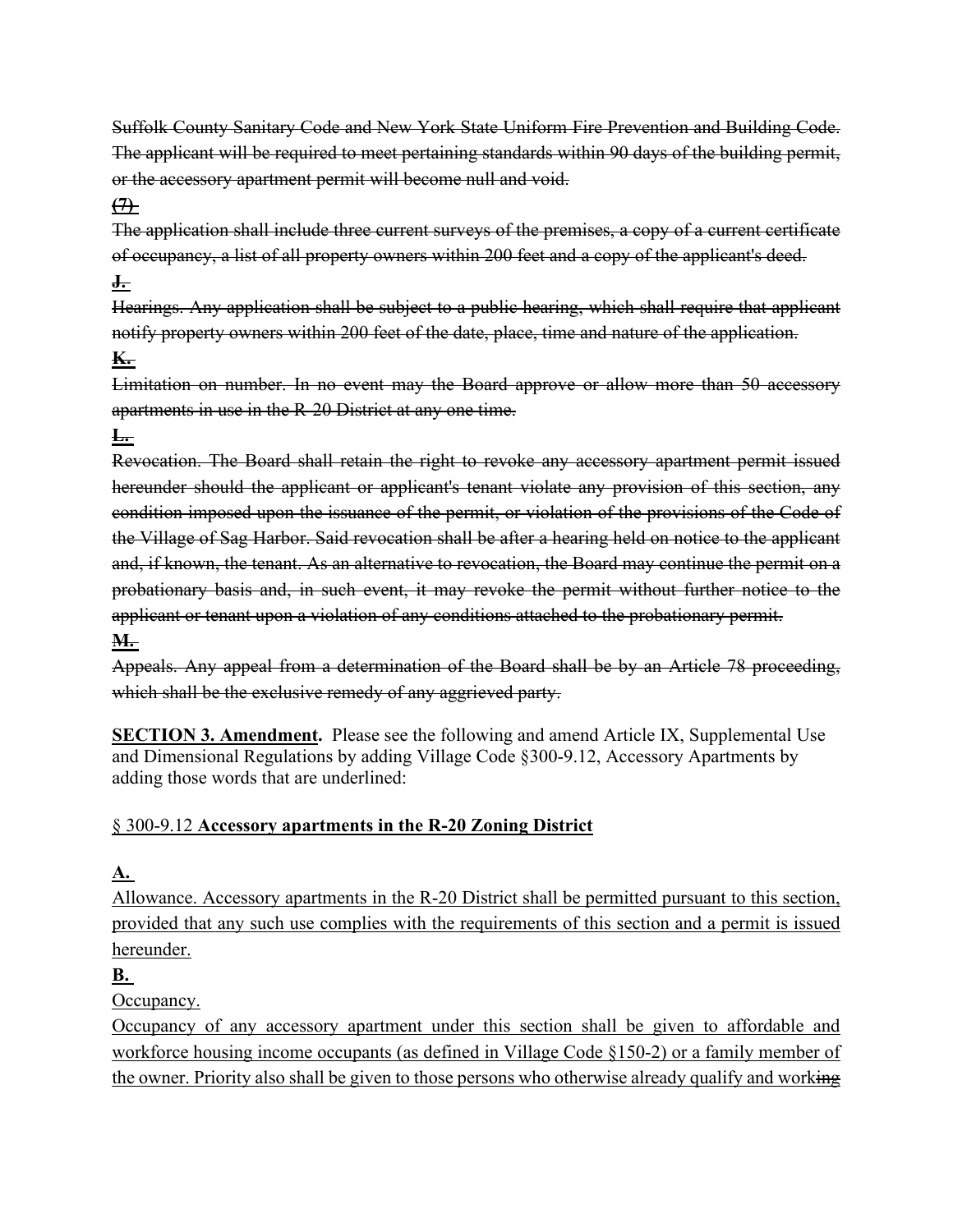in or for the Village of Sag Harbor, the Village of Sag Harbor Ambulance Corps, Police Department, or Fire Department.

# **[C.](https://ecode360.com/14672202#14672202)**

Incentives.

(1) Approval of a new accessory apartment shall qualify the owner of premises to a waiver of any sewer rent in a sum equal to the percent of space at the premises used and occupied by any such accessory apartment(s).

## **[D.](https://ecode360.com/14672203#14672203)**

Standards.

**[\(1\)](https://ecode360.com/14672205#14672205)** 

Yield. No lot or parcel of land in the R-20 District shall be improved with more than one accessory apartment.

**[\(2\)](https://ecode360.com/14672206#14672206)** 

Location. Accessory apartments shall be permitted within the principal dwelling or in accessory structures pursuant to the standards set forth herein. Any accessory apartment that is located within the principal dwelling, shall occupy no more than 40% of the principal dwelling's habitable area.

## **[\(3\)](https://ecode360.com/14672207#14672207)**

Size.

Accessory Apartment Size. Notwithstanding Village Code §300-9.1(5), an accessory apartment shall have a minimum gross floor area of 500 square feet and a maximum gross floor area of no more than 50% of the primary residence.

**(4)** 

Lot size. The lot containing an accessory apartment shall comply with the lot area requirement of the R-20 District; except that a nonconforming lot may be eligible for an accessory apartment.

(**5**) All other dimensional nonconformities shall not be less than 70% of the required setback or lot width requirements.

**[\(6\)](https://ecode360.com/14672208#14672208)** 

Bedrooms. In no event shall the number of bedrooms in an accessory apartment exceed two bedrooms.

#### **[\(7\)](https://ecode360.com/14672209#14672209)**

Exterior appearance. Any entryway or other exterior feature of a principal dwelling in the R20 District with an accessory apartment shall be designed and maintained so as to appear as a singlefamily dwelling to the extent reasonably feasible. In no event shall an entry solely for an apartment within the principal structure face a street.

#### **[\(8\)](https://ecode360.com/14672210#14672210)**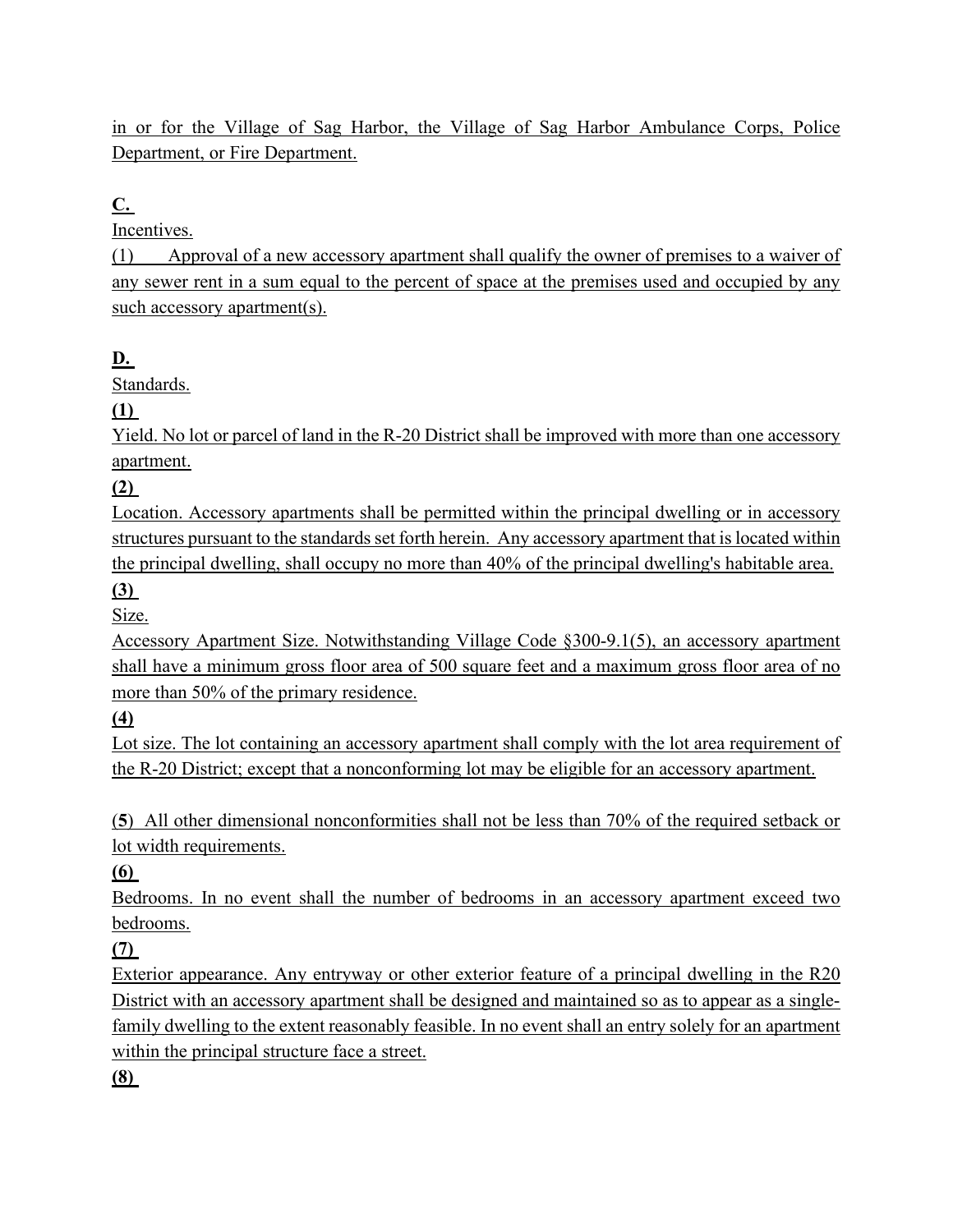Off-street parking. Any applicant hereunder shall in good faith seek to provide at least one offstreet parking space for any such accessory apartment, but no off-street parking spaces shall be required for an accessory apartment hereunder.

# **[\(9\)](https://ecode360.com/14672211#14672211)**

Code compliance.

- A. Any accessory apartment shall be improved and maintained in compliance with the Village Code, the New York State Fire Prevention and Building Code and the Suffolk County Sanitary Code. No violations of the Village Code shall exist at the time of application for an accessory apartment, or any renewals thereof. The Building Inspector shall inspect the premises upon receipt of a completed application, and the application shall not be processed until all outstanding violations are corrected.
- B. Legally existing, pre-existing, nonconforming accessory structures may be converted to an accessory apartment provided it meets the New York State Fire Prevention and Building Code and the Suffolk County Sanitary Code. Conversion to an accessory apartment or adding an accessory apartment represents a conforming use and shall not result in an increase in the degree of nonconformity pursuant to §300-10.2(C).
- C. Newly constructed accessory apartments are permitted provided they meet the provisions set forth in the Village Code, the New York State Fire Prevention and Building Code and the Suffolk County Sanitary Code.

## **[\(10\)](https://ecode360.com/14672212#14672212)**

Inspection. As a condition of approval of any permit for an accessory apartment, the applicant or its designated, authorized representative shall authorize the Building Inspector and/or Fire Marshal to make or cause to be made inspections, upon reasonable notice, to determine the condition of the dwellings and compliance with the provisions of this section to safeguard the health, safety and welfare of the public.

# **[E.](https://ecode360.com/14672213#14672213)**

Amnesty. Any owner of any dwelling within the R-20 District now unlawfully improved with an accessory apartment of any kind shall be allowed one year from the date of enactment of this section to submit an application for a permit hereunder without penalty. Any such owner obtaining said permit shall have 180 days after issuance of the permit to comply with all the requirements of this section including the requirements of any other agency with jurisdiction.

# **[F.](https://ecode360.com/14672214#14672214)**

Duration. Any permit for an accessory apartment shall be for a period of one year and must be renewed annually. At the time of any such renewal, the applicant shall provide a statement attesting to the efforts that have been made to comply with the occupancy requirements in §300- 9.12B herein.

**[G.](https://ecode360.com/14672215#14672215)**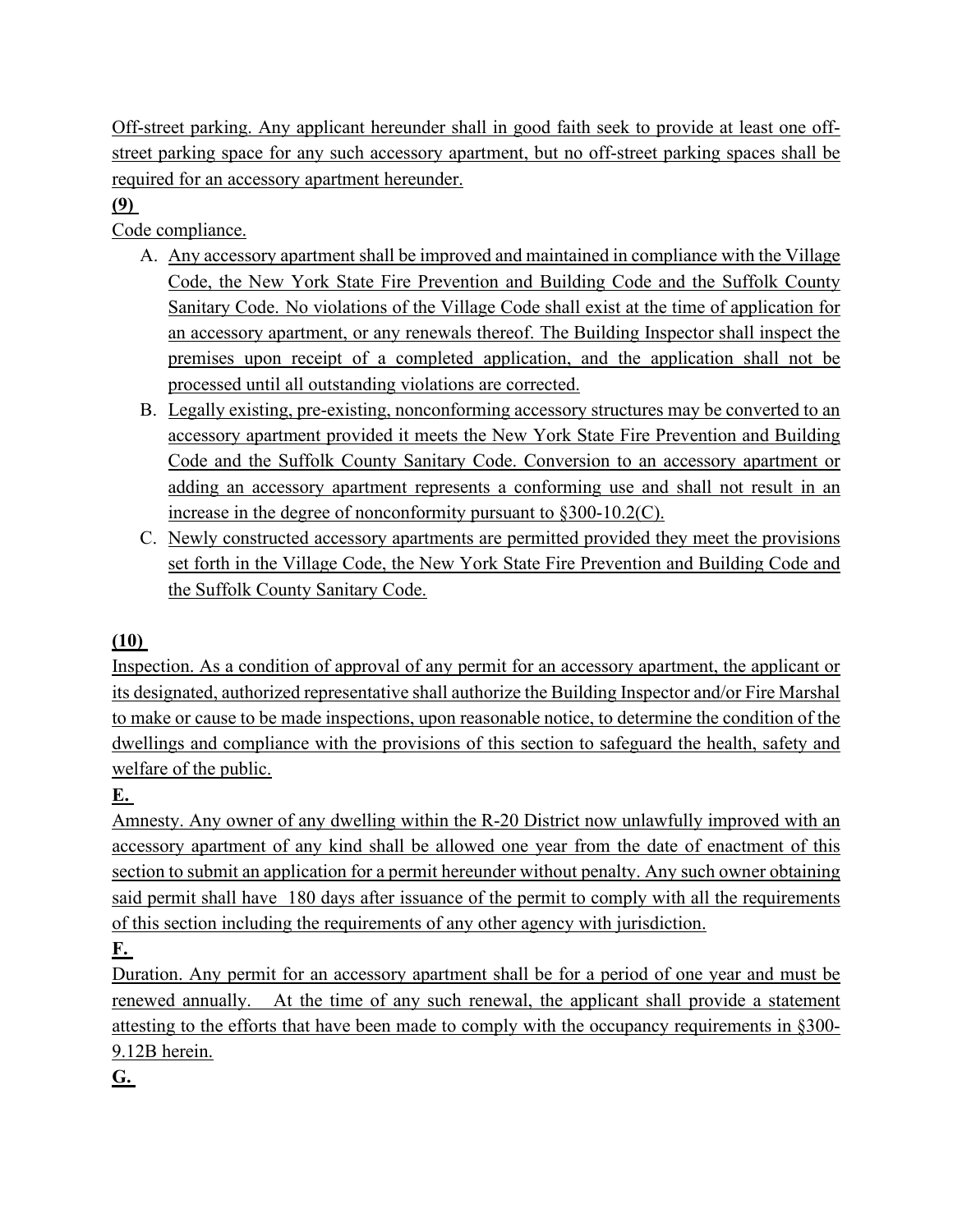Transferability. Any permit for an accessory apartment may be transferred by an owner of the principal dwelling to a successive owner of the principal dwelling, provided that written notice including the name and mailing address of the successive owner is given to the Building Inspector by the permit holder, and in no event may any interest of a tenant of an accessory apartment be transferred to a third-party tenant. No accessory apartment may be sublet.

# **[H.](https://ecode360.com/14672216#14672216)**

Applications for permits hereunder shall be reviewed and approved or denied by the Building Inspector.

# **[I.](https://ecode360.com/14672217#14672217)**

Applications. All applications shall be in forms on file with the Building Department. Any application shall include:

# **[\(1\)](https://ecode360.com/14672218#14672218)**

An application to the Building Department for preapproval of occupancy and use, together with plans by a licensed design professional and any such other plans, documents or surveys required by the Building Department, an application to the Building Department for all necessary building permits for an accessory apartment permit.

# **[\(2\)](https://ecode360.com/14672219#14672219)**

The applicant shall make part of any application for preapproval of occupancy and use and building permit an approval of the Suffolk County Department of Health Services, if required.

**[\(3\)](https://ecode360.com/14672220#14672220)**

The Building Inspector may require the applicant to submit supporting documents, including but not limited to floor plans, surveys, photographs, and/or exterior renderings.

# **[\(4\)](https://ecode360.com/14672221#14672221)**

The application for the transfer of an accessory apartment permit to a subsequent property owner shall be completed on such forms and in such a manner as prescribed by the Building Inspector.

# **[\(5\)](https://ecode360.com/14672222#14672222)**

Only the owner of the residence may apply for this building permit and shall execute such agreements, contracts, easements, covenants, deed restrictions or other legal instruments running in favor of the Village as, upon recommendation of the Village Attorney, will ensure that:

## **[\(a\)](https://ecode360.com/6849024#6849024)**

The principal dwelling or the apartment is the domicile of all tenants therein.

# **[\(b\)](https://ecode360.com/6849025#6849025)**

The apartment or any proprietary or other interest therein will not be sold to the tenant or any other party, except as part of a sale of the entire residence in which the apartment is located.

## **[\(c\)](https://ecode360.com/6849026#6849026)**

All leases of the rental apartment shall be in writing and made available to the Village Building Department upon request and shall be for a minimum of a one-year term and may not be sublet.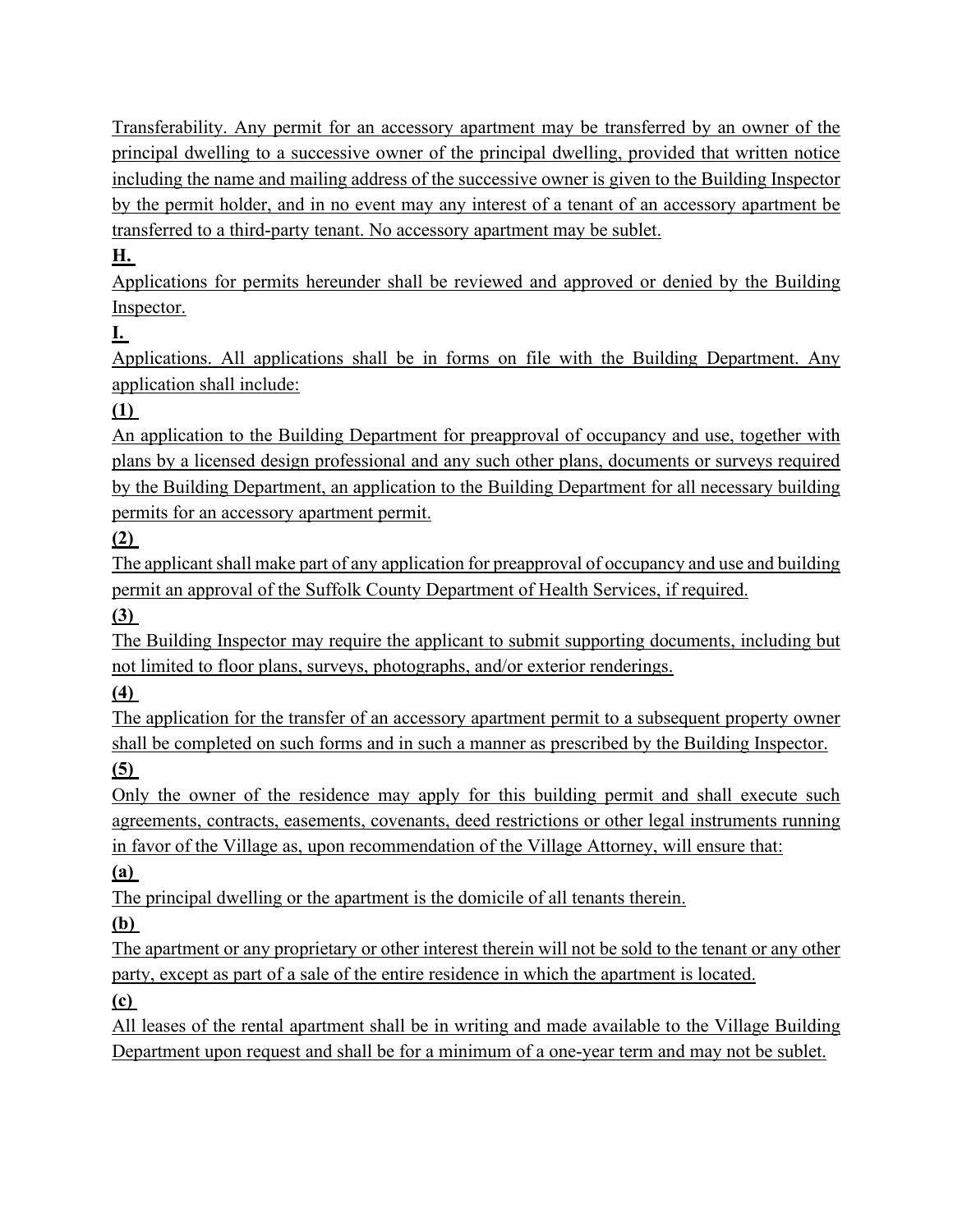**(d)** Proof of income of the tenant shall be produced in writing and made available to the Building Department upon request, or where the tenant is a relative of the owner, proof of income shall not be required and a notarized affidavit of proof of tenancy may be submitted in lieu of a lease for approval by the Building Department/Director of Housing prior to the issuance of an accessory apartment permit.

# **(e)**

The apartment is properly constructed, maintained and used, and unapproved uses are excluded therefrom.

# **(f)**

Any other conditions deemed reasonable and necessary to ensure the immediate and long-term success of the apartment in helping to meet identified housing needs in the community and to ensure minimal impact on the neighborhood structure is met.

## **(6)**

The applicant is required to file a form stating that the subject dwelling(s) shall conform with all requirements of this section, all applicable provisions of the Code of the Village of Sag Harbor, Suffolk County Sanitary Code and New York State Uniform Fire Prevention and Building Code. The applicant will be required to meet pertaining standards within 180 days of the building permit, or the accessory apartment permit will become null and void.

## **(7)**

The application shall include three current surveys of the premises, a copy of a current certificate of occupancy, a list of all property owners within 200 feet and a copy of the applicant's deed. **J.**

Revocation. The Building Inspector shall retain the right to revoke any Certificate of Occupancy for an accessory apartment issued hereunder should the applicant or applicant's tenant violate any provision of this section, any condition imposed upon the issuance of the Certificate of Occupancy, or violation of the provisions of the Code of the Village of Sag Harbor. As an alternative to revocation, the Building Inspector may continue the Certificate of Occupancy on a probationary basis and, in such event, the Building Inspector may revoke the Certificate of Occupancy without further notice to the applicant or tenant upon continued violation of any provision of this section, any condition imposed upon the issuance of the Certificate of Occupancy, or violation of the provisions of the Code of the Village of Sag Harbor.

**K.** After a Certificate of Occupancy is issued for an accessory apartment, should the property owner or subsequent owner wish to eliminate the accessory apartment, all incentives granted to the property owner for establishing the apartment shall be revoked immediately and all indicia of habitable space shall be removed from the accessory apartment including but not limited to bathrooms, kitchens, bedrooms or sleeping quarters.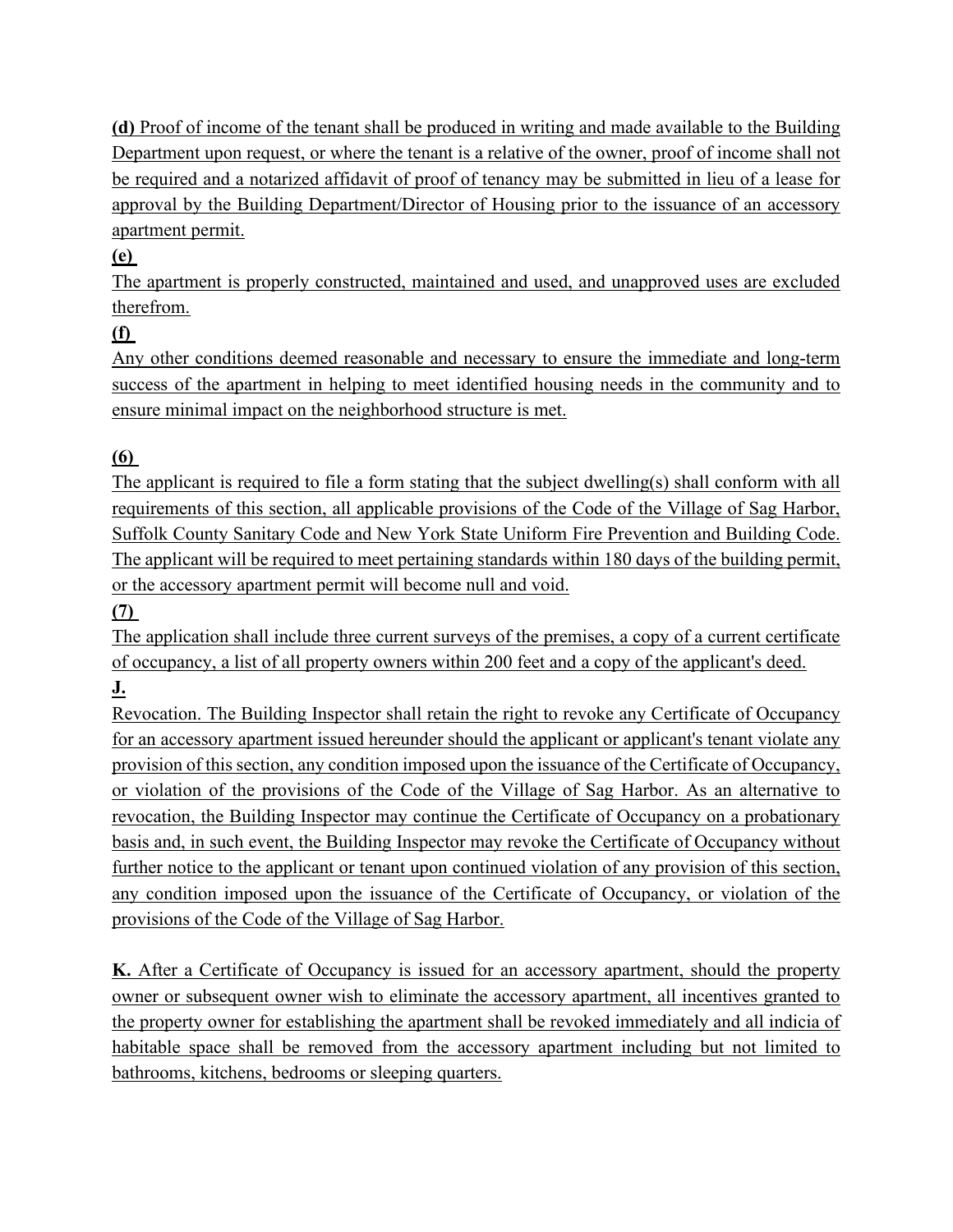**SECTION 4. Amendment.** Please see the following and amend Village Code §300-9.1(B)(6), Placement of accessory buildings, structures and uses, B. In residence districts, by adding those words that are underlined and deleting those words that are stricken:

## **(6)**

No accessory building and/or accessory structure, other than an accessory apartment approved under Village Code §300-9.12, shall contain any plumbing fixtures. Notwithstanding the foregoing, pool houses with a gross floor area of 200 square feet or less shall be permitted a shower, sink and toilet.

**SECTION 5. Amendment.** Please see the following and amend Village Code §300, Attachment 2, Village of Sag Harbor Table of Dimensional Regulations, by adding those words that are underlined and deleting those words that are stricken:

|                                                 | $R-20$                                                                                                      | <b>RM</b>           | <b>VB</b>       | <b>OD</b> | WF         |
|-------------------------------------------------|-------------------------------------------------------------------------------------------------------------|---------------------|-----------------|-----------|------------|
|                                                 | Residence                                                                                                   | <b>Resort Motel</b> | Village         | Office    | Waterfront |
|                                                 |                                                                                                             |                     | <b>Business</b> | District  |            |
| Accessory<br>apartment<br>(minimum;<br>maximum) | 500300; 650<br>a maximum<br>gross floor<br>area of no<br>more than<br>$50\%$ of the<br>primary<br>residence | N/A                 | 750; 1,250      | N/A       | N/A        |
|                                                 |                                                                                                             |                     |                 |           |            |

#### **SECTION 6. Amendment**

Please see the following and amend Village Code §300, Attachment 1, Village of Sag Harbor Table of Uses, by adding those words that are underlined and deleting those words that are stricken:

| Accessory<br>Uses | $\cup$ se<br>Description | R20 | <b>RM</b> | VB        |    | WF |
|-------------------|--------------------------|-----|-----------|-----------|----|----|
|                   | Accessory<br>apartment   | PSE | ∡⊾        | <b>SE</b> | ∡⊾ |    |

## **SECTION 7. Authority**